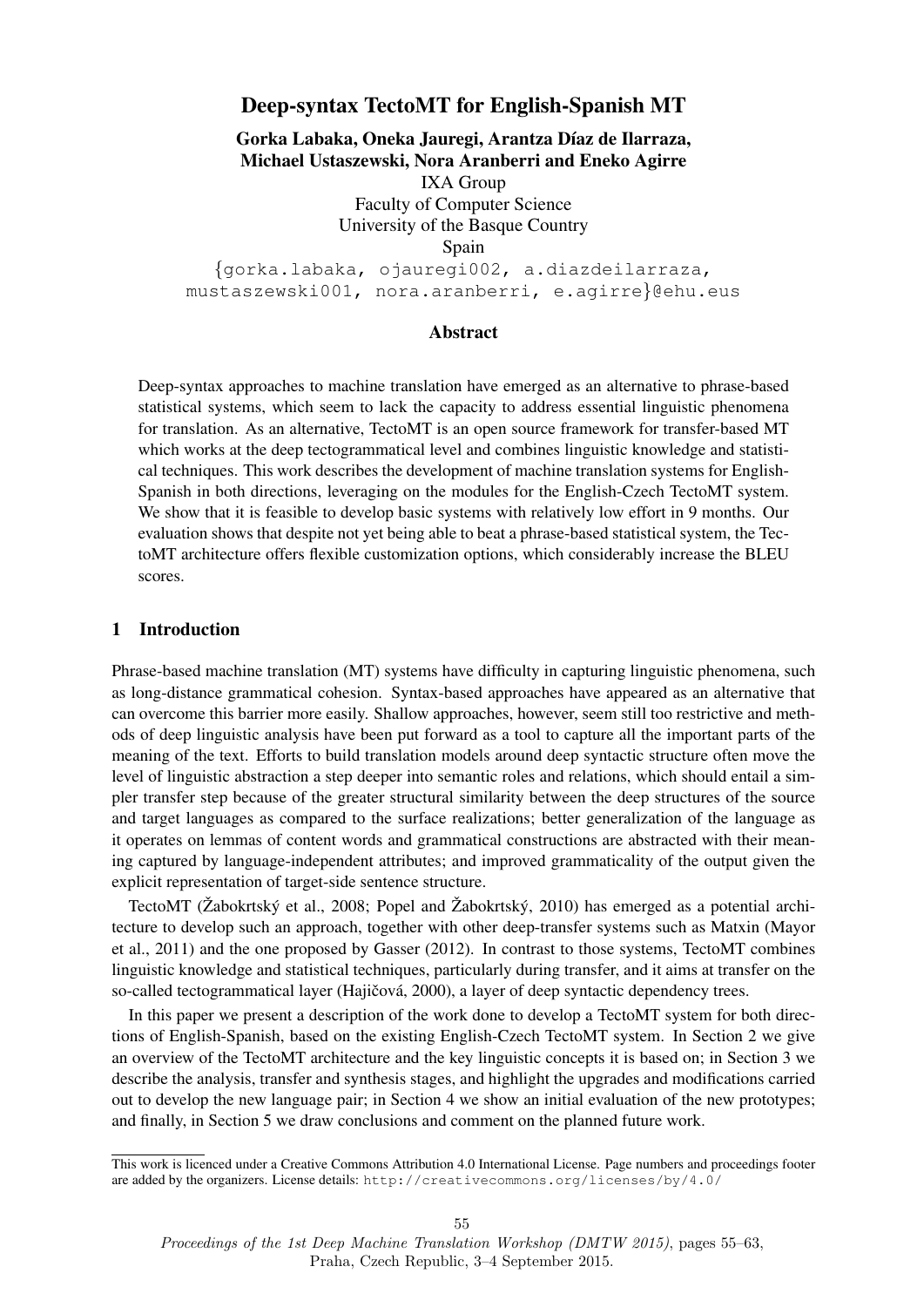

Figure 1: The general TectoMT architecture (from (Popel and Žabokrtský, 2010, :298)).

# 2 TectoMT architecture

As with most rule-based systems, TectoMT consists of an analysis, transfer and synthesis stages. The system works on different levels of abstraction (cf. Figure 1) and uses Blocks and Scenarios to process the information across the architecture.

# 2.1 Tecto layers

TectoMT works on an stratification approach to language, that is, it defines four layers of language, in increasing level of abstraction: raw text (word layer or w-layer), morphological layer (m-layer), shallowsyntax layer (analytical layer or a-layer), and deep-syntax layer (tectogrammatical layer or t-layer). This strategy is adopted from the Functional Generative Description theory (Sgall, 1967), which has been further elaborated and implemented in the Prague Dependency Treebank (PDT) (Hajič et al., 2006). As explained by (Popel and Žabokrtský, 2010, :296), each layer contains the following representation:

### • Morphological layer (m-layer)

Each sentence is tokenized and each token is annotated with a lemma and morphological tag.

### • Analytical layer (a-layer)

Each sentence is represented as a shallow-syntax dependency tree (a-tree). There is one-to-one correspondence between m-layer tokens and a-layer nodes. Each a-node is annotated with the type of dependency relation to its governing node or parent.

### • Tectogrammatical layer (t-layer)

Each sentence is represented as a deep-syntax dependency tree (t-tree). Autosemantic (meaningful) words are represented as t-layer nodes (t-nodes). Information conveyed by functional words (such as auxiliary verbs, prepositions and subordinating conjunctions) is represented by attributes of t-nodes. Most important attributes of t-nodes are:

- tectogrammatical lemma;
- functor: represents the semantic value of syntactic dependency relations, e.g. causal adjunct, conditional adjunct, actor, effect;
- grammatemes: semantically oriented counterparts of morphological categories present at the higher level of abstraction, e.g. tense, number, verb modality, deontic modality, negation;
- formemes: the morphosyntactic form of a t-node in the surface sentence. The set of formeme values compatible with a given t-node is limited by its semantic part of speech, e.g. subject noun, direct object noun, verb as a head of a relative clause (Dušek et al., 2012).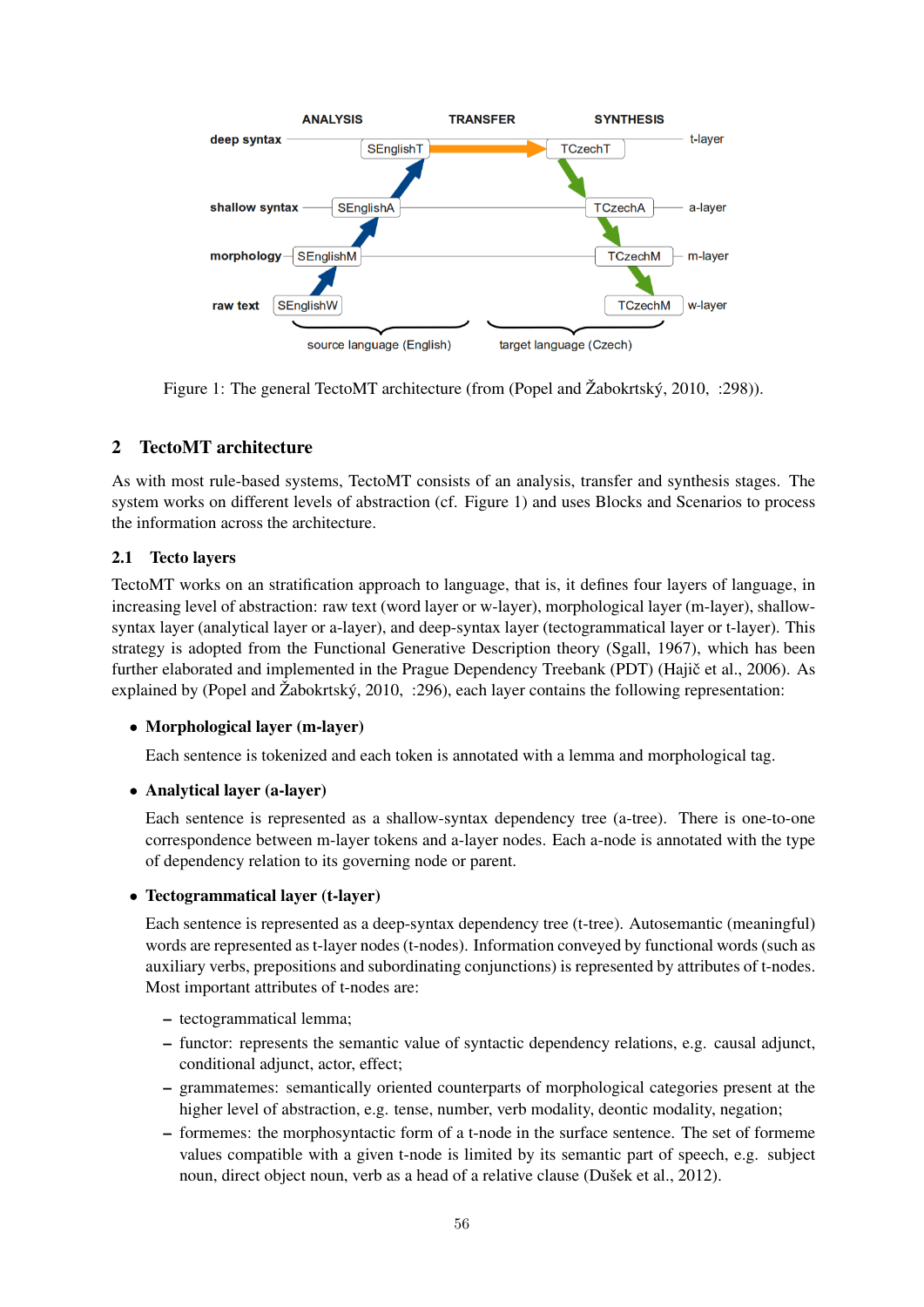#### 2.2 Blocks and Scenarios

Blocks are reusable components of subsequent steps into which NLP tasks can be decomposed. Each block has a well defined input and output specification and, in most cases, also a linguistically interpretable functionality. When developing new applications, blocks can be listed in a specific sequence and applied to the relevant data. These sequences are called scenarios.

TectoMT includes over a thousand blocks; approximately 224 blocks specific for English, 237 for Czech, over 57 for English-to-Czech transfer, 129 for other languages and 467 language-independent blocks.<sup>1</sup> Blocks vary in lengths, as they can consist of a few lines of code or tackle complex linguistic phenomena. To avoid code duplications, many routines are implemented separately and used in several blocks.

#### 3 Development of a new language pair

We set to port the TectoMT system to work for the English-Spanish language pair in both directions. Because the original system covers both directions for the English-Czech pair, English analysis and synthesis were ready to use and our work mainly focused on Spanish analysis and synthesis, and on the transfer stages. In the following subsections we describe the work done on each step, analysis, transfer and synthesis, for each translation direction in our attempt to build tecto-level MT systems.

TectoMT is integrated within Treex,<sup>2</sup> a highly modular open source NLP framework implemented in Perl programming language. The framework includes modules for the English-Czech and Czech-English pairs, which are divided into language-specific and language independent blocks, thus facilitating the work to build the systems for the new language pair. As we will see in what follows, a good number of resources were reused, mainly those setting the general architecture and those specific to English; others were adapted, mainly those involving training of new language and translation models; and several new blocks were created to enable language-pair-specific features.

#### 3.1 Analysis

The analysis stage aims at getting raw input text and analyzing it up to the tectogrammatical level so that transfer can be performed (cf. figs. 2 and 3). For English, the modules needed for analysis were already developed and running, and therefore little effort had to be put on it.

For Spanish, however, new analysis tools had to be integrated into Treex. For tokenization and sentence splitting, we adapted the modules of Treex to Spanish. Treex integrates tokenization and sentence splitting based on non-breaking prefixes. Therefore, we added a list of Spanish non-breaking prefixes in the module.

For the remaining tasks, we opted for the  $ixa-pipes$  tools.<sup>3</sup> These tools consist of a set of modules that perform linguistic analysis from tokenization to parsing, as well as several external tools that have been adapted to interact with them, adding extra functionality. We integrated the lemmatization and POS tagging  $(i \times a - p \cdot p \cdot e - p \cdot o \cdot s)$  and the dependency parsing  $(i \times a - p \cdot p \cdot e - s \cdot r)$  tools in Treex. The first provides Perceptron (Collins, 2002) and Maximum Entropy (Ratnaparkhi, 1999) POS tagging models trained and evaluated using the AnCora corpus via 10-fold cross-validation, dictionarybased lemmatization, multiword detection and post-processing of probabilistic model pos tags using monosemic dictionaries. The second provides constituent parsing trained on the AnCora corpus and HeadFinders based on Collins head rules (Collins, 1999).

The tools were already developed, with accurate models for Spanish, and ready to use. Our efforts focused on their integration within Treex. We did this by adding them as wrapper blocks that, given a set of already tokenized sentences, creates the appropriate input in the corresponding format and calls the relevant tool. Once the tools complete their work, the output of the system is read and loaded in Treex documents.

<sup>1</sup> Statistics taken from: https://github.com/ufal/treex.git(27/08/2015)

<sup>2</sup>https://ufal.mff.cuni.cz/treex,https://github.com/ufal/treex

<sup>3</sup>http://ixa2.si.ehu.es/ixa-pipes/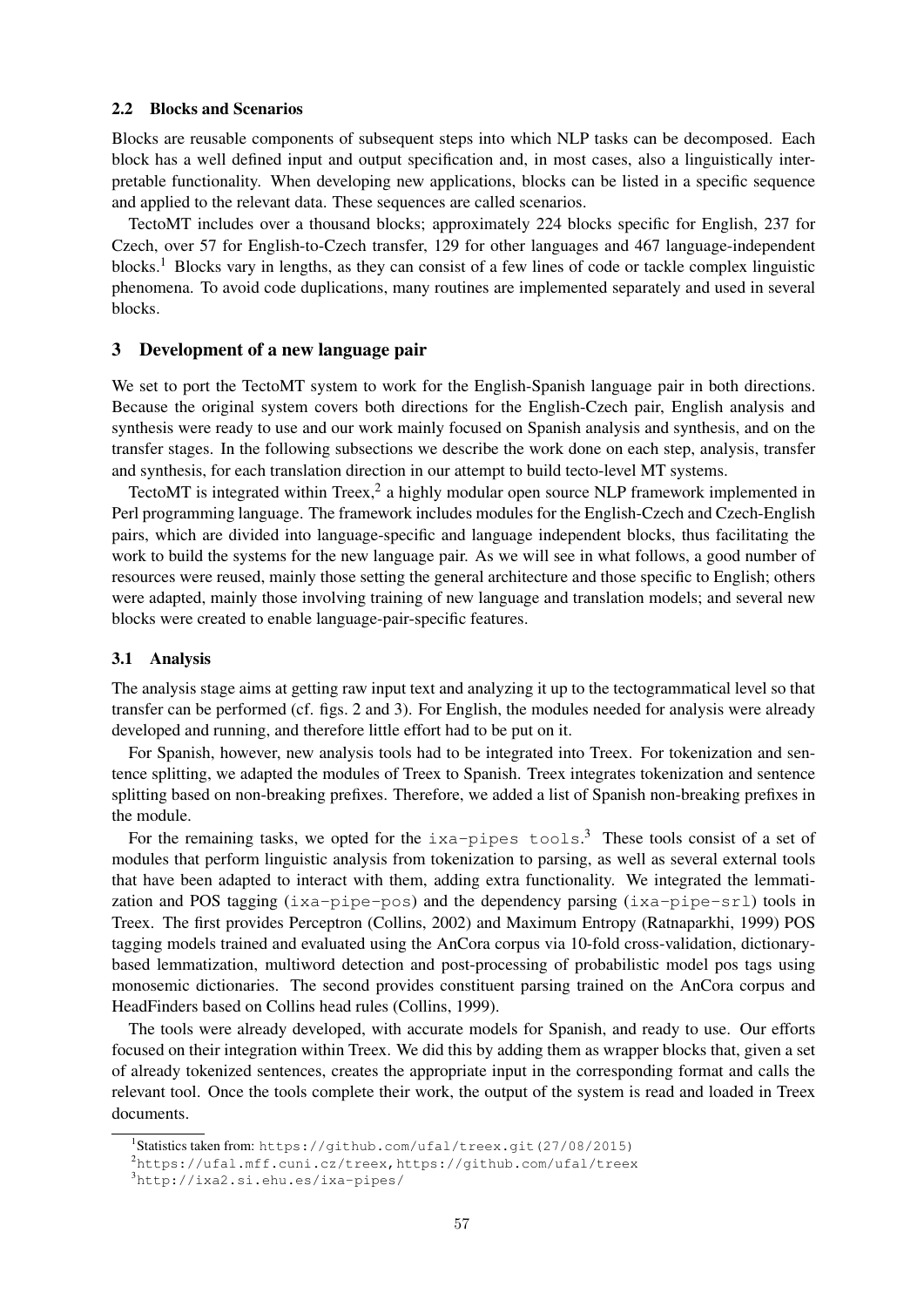

Figure 2: a-level and t-level Spanish analysis.

All ixa-pipes tools read NAF documents (with word forms and term elements) via standard input and output NAF through standard output. The NAF format is a linguistic annotation format designed for complex NLP pipelines (Fokkens et al., 2014).

The analyses generated by the  $ixa-pipes$  tools follow the AnCora guidelines both for morphological tags and dependency tree structures. This mostly equates to the a-layer in the TectoMT stratification. Therefore, to fully integrate the analyses into Treex and generate the expected a-tree, the analyses had to be mapped to a universal PoS and dependency tags. TectoMT currently uses the Interset tagset (Zeman, 2008) and HamleDT guidelines (Zeman et al., 2014). To implement this mapping, we used existing modules such as the Interset driver for Spanish AnCora Treebank tagset<sup>4</sup> by Dan Zeman and Zdenek Zabokrtsky, and the Harmonization Treex block for Spanish AnCora-style dependencies<sup>5</sup> by Dan Zeman, Zdenek Zabokrtsky and Martin Popel. On top of these, and in order to form the t-level tree, we used 16 additional blocks:

- 1. Language-independent blocks. 11 of the blocks were simply reused from the languageindependent set already available in Treex. These mainly re-arrange nodes, mark heads (coordinations, clauses, coreference) and set node types.
- 2. Adapted blocks. 4 blocks were adapted from blocks originally used for English or Czech analysis. These include how to mark edges to collapse nodes into a single t-level node, how to annotate a number of functions words, sentence mood and grammateme values.
- 3. New language-specific blocks. 1 block was specifically written to set the grammatemes based on the Interset tagset features (and formemes) of the corresponding auxiliary a-level nodes.

#### 3.2 Transfer

The transfer stage uses a statistical transfer dictionary together with a set of manually written blocks. The transfer dictionary is trained on parallel corpora analyzed up to the t-level in both languages. Learning equivalences at this level of representation enriches the model and simplifies the complexity of translation: it is not word-form equivalences that are learned, but rather the final dictionary includes the translation of lemmas, formemes and grammatemes ( $\zeta$ abokrtský, 2010). This approach is based on the assumption that t-tree structures in different languages are shared. Although this is not always true (Popel, 2009), it allows to model the working language pair as source-target one-to-one mapping.

For each t-lemma and formeme in a source t-tree, the translation model (TM) assigns a score to all possible translations observed in the training data. This score is a probability estimate of the translation

<sup>4</sup>https://metacpan.org/source/ZEMAN/Lingua-Interset-2.041/lib/Lingua/Interset/ Tagset/ES/Conll2009.pm

<sup>5</sup>https://github.com/ufal/treex/blob/master/lib/Treex/Block/HamleDT/ES/Harmonize.pm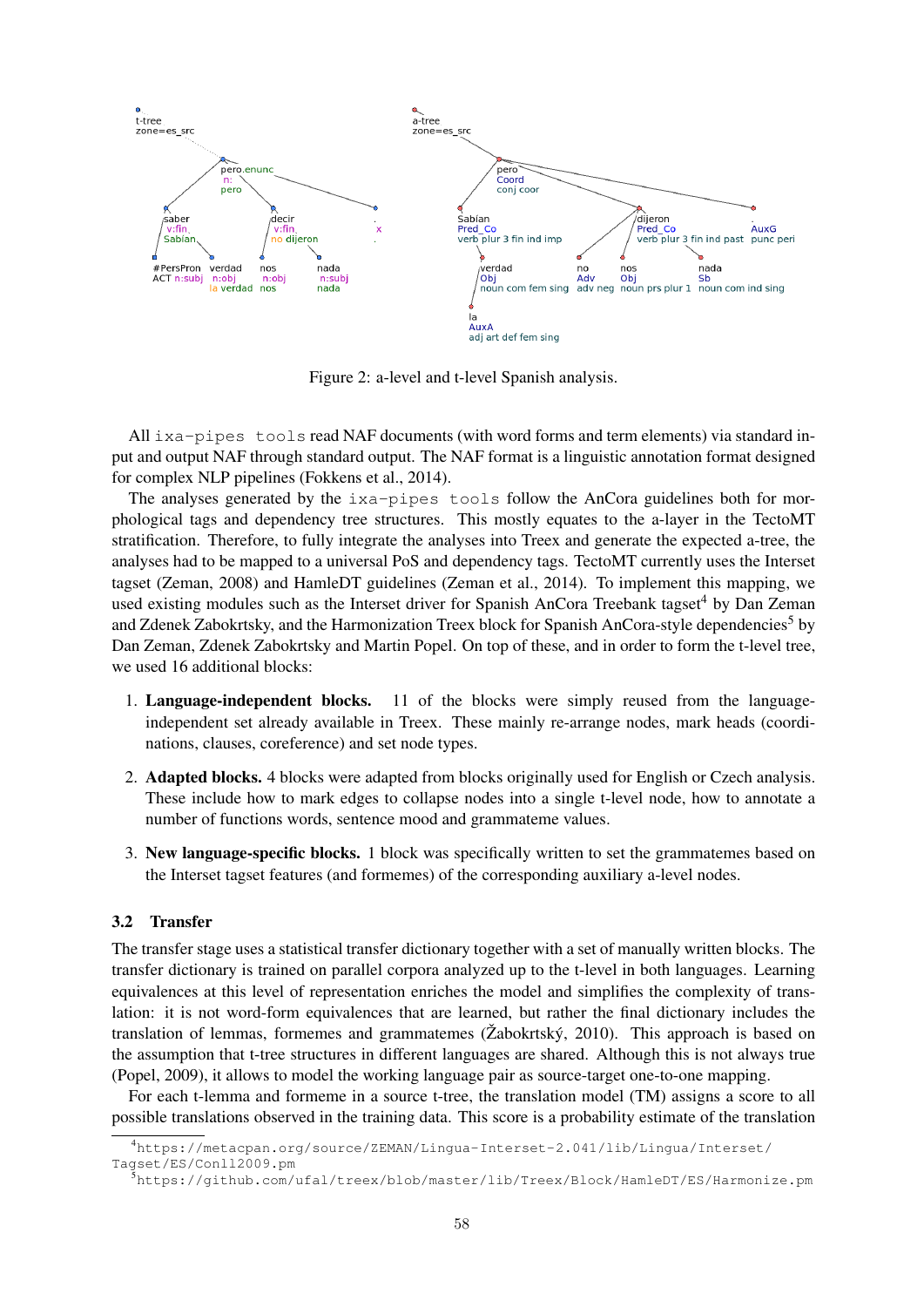

Figure 3: a-level and t-level English analysis.

variant given the source t-lemma and formeme, and other contextual information, and it is calculated as a linear combination of two main components:

- The discriminative TM (Marecek et al., 2010) is a set of maximum entropy (MaxEnt) models (Berger et al., 1996) trained for each specific source t-lemma and formeme, where the prediction is based on features extracted from the source tree (Crouse et al., 1998; Žabokrtský and Popel, 2009).
- The dictionary TM is a bilingual dictionary that contains a list of possible translation equivalents based on relative frequencies and no contextual features.

Both components are trained on the parallel corpora at the t-level. The final score assigned to each tlemma and formeme in the TMs is calculated through interpolation. For the t-lemmas, weights of 0.5 and 1 are assigned to the dictionary TM and the discriminative TM, respectively. In the case of formemes, the values are reversed. Using these two TMs, we obtain a weighted n-best list of translation variants for each t-lemma and each formeme. The lists are jointly re-ranked by Hidden Markov Tree Models (HMTM), similarly to standard chains but operating on trees (Crouse et al., 1998; Žabokrtský and Popel, 2009). This setting was taken as-is from the one used for English-Czech.

The hybrid architecture of TectoMT, where both statistical transfer models and manually defined blocks can be combined, allows the integration of domain specific human dictionaries. Our development targets a question-and-answer (Q&A) scenario in the information technology (IT) domain. Therefore, in order to customize the systems to this domain, we integrated the Microsoft Terminology Collection as preprocessing (so the two TMs serve as a backoff for this human in-domain dictionary). The Microsoft Terminology Collection is freely available<sup>6</sup> and contains 22,475 entries.

The equivalence of grammatemes is assigned by manually written rules. The information they contain is linguistically more abstract, e.g. tense and number, and it is usually paralleled in the target language. Therefore, a set of relatively simple rules (with a list of exceptions) is sufficient for this task. These rules are inherently language-specific. At the time of writing, we use 5 blocks specifically written for the English-to-Spanish direction. These blocks address the lack of gender in English nouns (necessary in Spanish), differences in definiteness and articles, differences in structures such as *There is...* and relative clauses.

#### 3.3 Synthesis

The output from transfer is a t-level tree that must be interpreted during the synthesis stage to generate the a-tree, which is used to create the final raw text (cf. figs. 4 and 5). The English synthesis was already developed and therefore, once again, our work mainly focused on preparing the Spanish synthesis, as we explain below.

<sup>6</sup>http://www.microsoft.com/Language/en-US/Terminology.aspx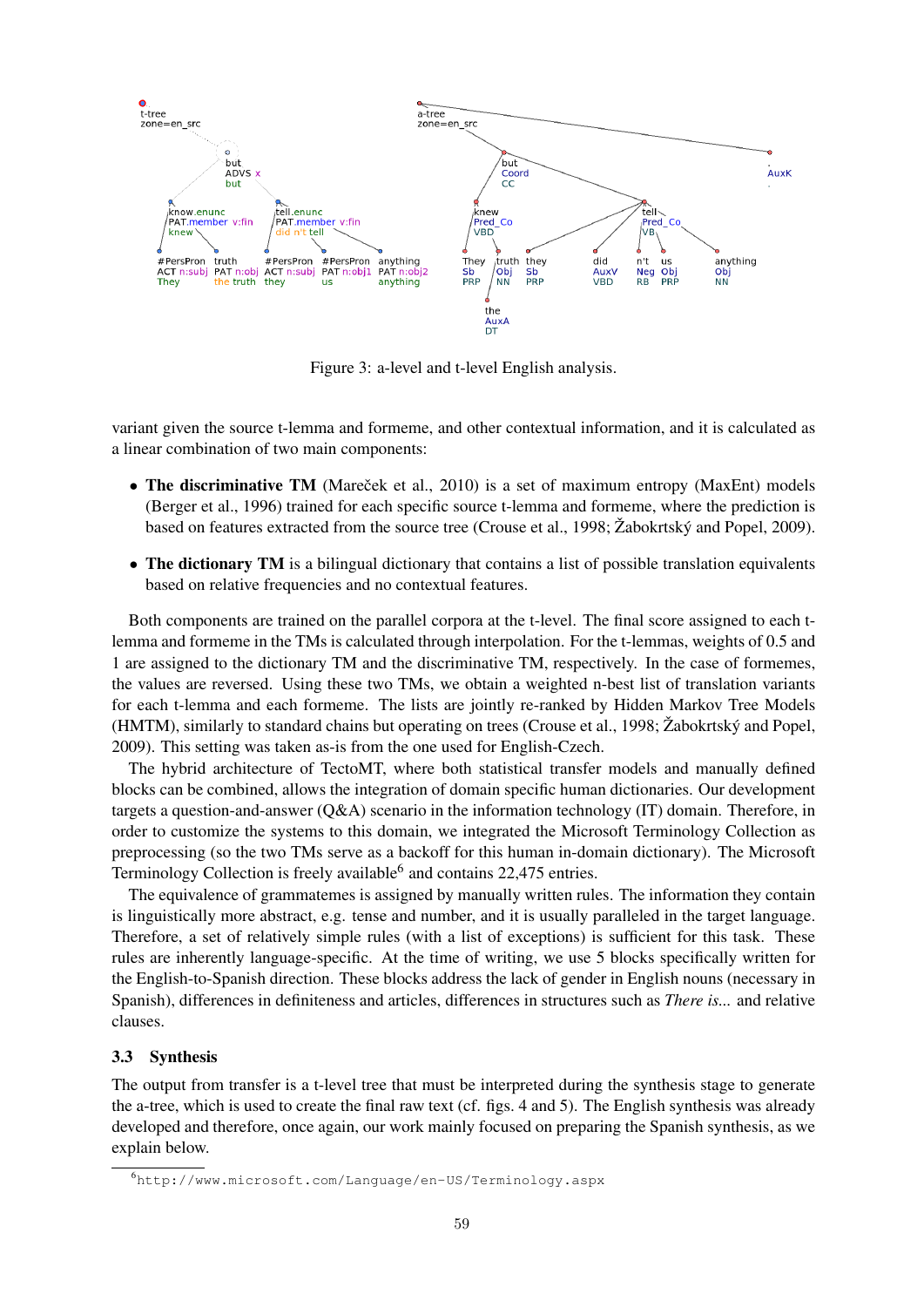We distinguish three steps during synthesis. On a first step, the t-tree generated using the information obtained during transfer must be transformed into an a-tree. At the time of writing, we use a total of 24 blocks.

- 1. Language-independent blocks. 9 of the blocks were reused from the language-independent set already available in Treex. Among these are blocks to mark subjects, impose subject-predicate and attribute agreements, add separate negation nodes, add specific punctuation for coordinate clauses, or impose capitalization at the beginning of sentence.
- 2. Adapted blocks. 12 blocks were adapted from the blocks in the English and Czech synthesis, or generic ones. For example, after acquiring the tree structure, the morphological categories are filled with values derived from the grammatemes and formemes. Whereas this is done for all languages, Spanish requires information coming from English grammatemes to be further distinguished. This is the case of the imperfect tense (a subcategory of past tense) and imperfect aspect, for instance, which we set on a block. Another block deals with articles. Knowing the definiteness of a noun or noun phrase is not always enough to decide whether to generate a determiner in the target language, and when necessary, to generate the appropriate one. Similarly, we adapted blocks for prepositions, subordinate conjunctions and auxiliary verbs. To mention yet another block, we remove personal pronoun nodes when acting as subject (the information is passed on to the predicate) as pro-drop languages such as Spanish do not require that they appear explicitly because this is already marked in the verb.
- 3. New language-specific blocks. 3 blocks were written from scratch to deal with Spanish-specific features. These deal with attribute order, comparatives and verb tenses. Attribute order refers to the position of adjectives with respect to the unit they modify. In English, adjectives occur before the noun they modify, but this is the opposite - with some exceptions for figurative effect - in Spanish. The block addressing comparatives creates additional nodes for the Spanish structure, which is specially relevant for the cases where no separate comparative word is used in English. Finally, a block was specifically written to address the complex verb tenses in Spanish. This block uses the information about tense, perfectiveness and progressiveness of the English verb to select the appropriate verb form in Spanish.

Overall, we see that most blocks are used (i) to fill in morphological attributes that will be needed in the second step, (ii) to add function words where necessary, (iii) to remove superfluous nodes, and (iv) to add punctuation nodes.

On a second step, the lemma and morphosyntactic information on the a-tree must be turned into word forms to generate the w-tree. We used Flect (Dušek and Jurčíček, 2013) to do this, by training new models for Spanish. Flect is a statistical morphological generation tool based on Python and Scikit-Learn that learns morphological inflection patterns from corpora. We trained the system with a subset of morphologically annotated Europarl corpus (530K tokens) where the system automatically learns how to generate inflected word forms from lemmas and morphological features. Flect can inflect previously unseen words as it uses lemma suffixes as features and predicts edit scripts that describe the difference between the lemma and the form, which improves robustness.

On a third step, once we obtain the w-tree with the word forms, a number of blocks can be written to polish the final output. For example, we use a block to concatenate the prepositions *a* and *de* with the masculine singular article *el*, which should be presented as the single forms  $a+el \rightarrow al$  and  $de+el \rightarrow del$ .

### 4 Evaluation

We evaluated the new English-to-Spanish and Spanish-to-English TectoMT prototypes in three different scenarios: using language-independent blocks only,<sup>7</sup>, adding the blocks written and adapted for Spanish, and adding the domain-specific dictionary.

This setup includes ixa-pipes tools and Flect models for Spanish analysis and synthesis, and bilingual transfer models.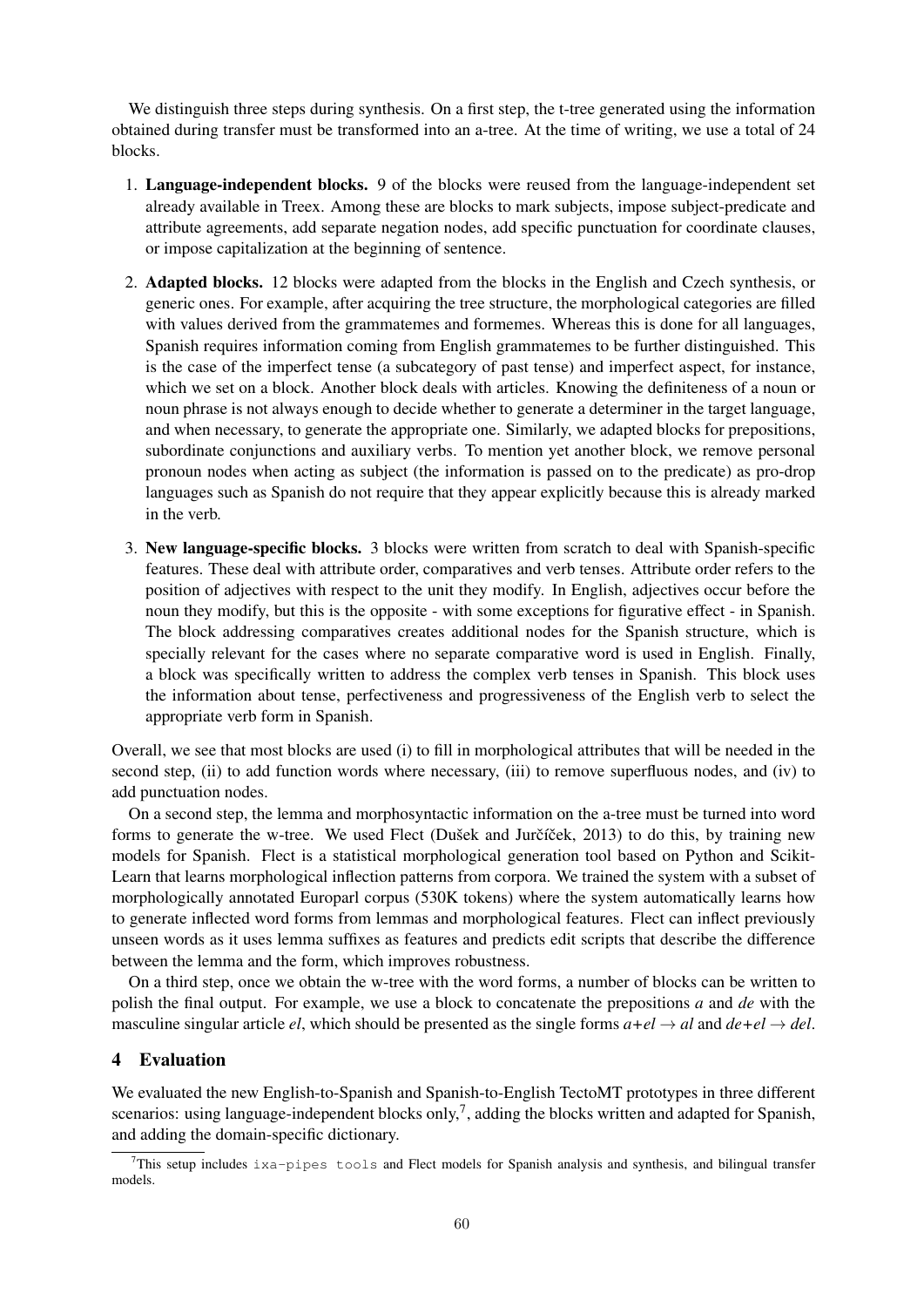

Figure 4: a-level and t-level Spanish synthesis.



Figure 5: a-level and t-level English synthesis.

Also, we evaluated the new systems against a phrased-based statistical system. To this end, we built two SMT systems, one per language direction. We used tools available in the Moses toolkit for tokenization and truecasing, while mGiza was used for word alignment. For language modeling, we use SRILM to train a different language model (LM) for each corpus available and to combine them through LM interpolation. We trained the systems on bilingual corpora including Europarl, United Nations, News Commentary and Common Crawl (∼355 million words). The monolingual corpora used to learn the LM include the target-side texts of Europarl, News Commentary and News Crawl (∼60 million words). As previously mentioned, our efforts focus on a question-and-answer (Q&A) scenario in the information technology (IT) domain. Therefore, for tuning, we used a set of 1,000 in-domain interactions (questionanswer pairs). The original interactions were in English and they were translated into Spanish by human translators.

We calculated BLEU scores for the systems on two different test sets. The first is another test-set of 1,000 in-domain interactions. The second is the newswire test-set used in the WMT11 campaign (Table 1) .

We can draw several conclusions from the BLEU scores obtained for each system and language pair. First, we observe that the TectoMT prototypes do not yet beat the statistical systems, although the English-to-Spanish system evaluated on the IT test-set remains very close, less than 2 BLEU points behind. Because a large portion of the TectoMT systems is based on rules, the lower scores of the baselines was to be expected given the effort put at this stage of development.

With regard to the TectoMT systems, we observe how the BLEU scores increase as we customize the system. The baseline systems with only language-independent blocks score lower than the systems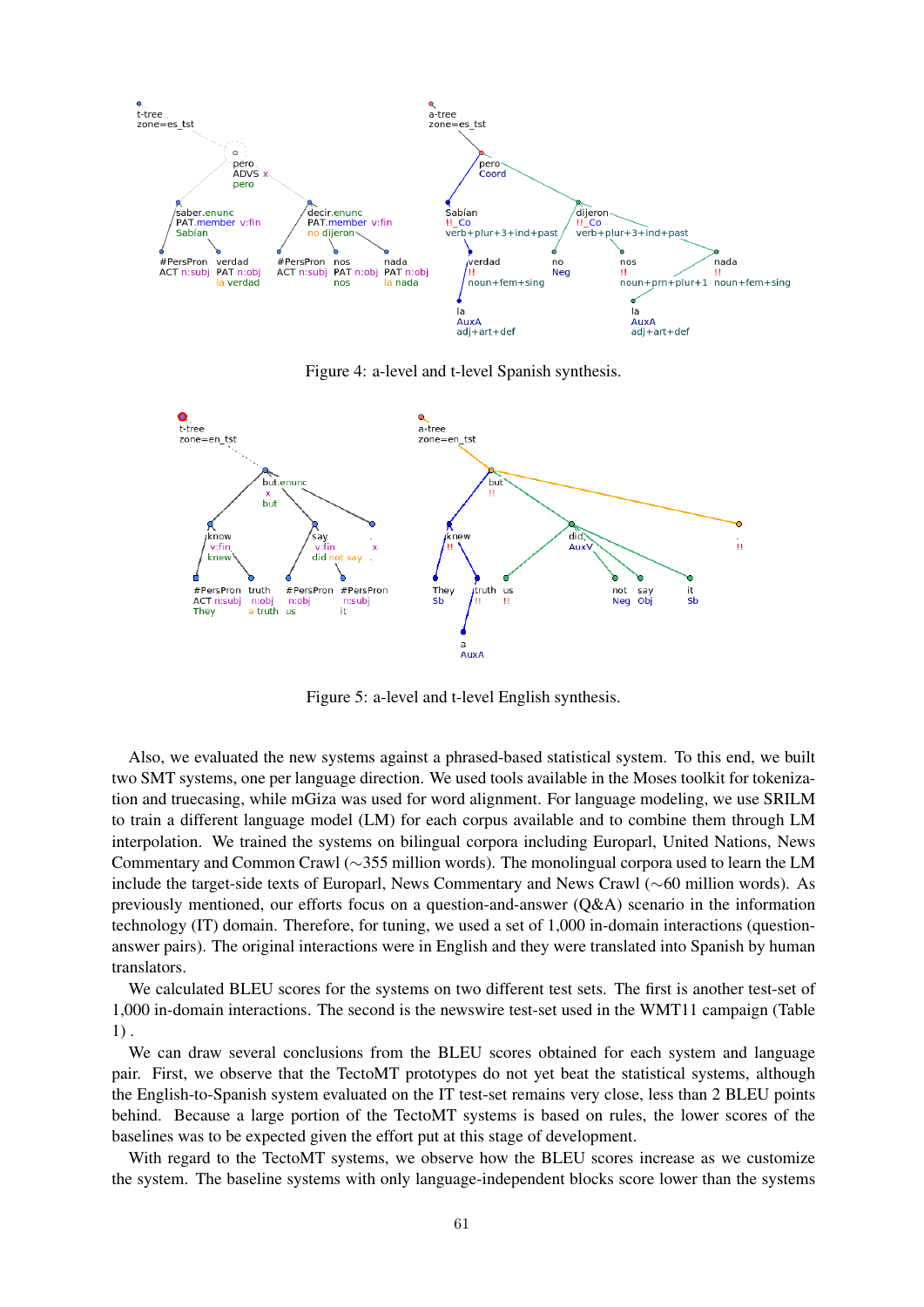|                                       | English-Spanish |       | Spanish-English |       |
|---------------------------------------|-----------------|-------|-----------------|-------|
|                                       | IТ              | WMT11 | IТ              | WMT11 |
| Moses                                 | 28.12           | 26.91 | 31.92           | 25.24 |
| TectoMT – language independent blocks | 12.40           | 8.38  | 12.34           | 8.17  |
| $TectoMT - + Spanish blocks$          | 23.62           | 13.92 | 14.67           | 8.50  |
| $TectoMT - + domain dictionary$       | 26.40           | 13.25 | 15.82           | 8.23  |

Table 1: BLEU scores for the English-Spanish TectoMT prototypes

which include Spanish-specific blocks. For the English-to-Spanish system, BLEU scores almost double. For the Spanish-to-English system scores also increase although not as much. When adding the Microsoft dictionary (IT domain-specific), we observe that the BLEU scores increase almost 3 points for the English-to-Spanish direction and over 1 point for the Spanish-to-English direction. It is worth noting the small setback introduced by this specialized dictionary for the news domain with a drop of 0.67 and 0.27.

The scores also show the difference in development effort for the TectoMT systems in terms of language direction. The baseline TectoMT systems score similarly for both directions, at around 12 BLEU points for the IT test-set and 8 BLEU points for the WMT11 test-set. However, the priority given to Spanish-specific blocks for synthesis result in a better system for the English-to-Spanish direction.

Finally, it is worth mentioning the difference in scores between the test-sets, as the IT test-set scores substantially higher than the newswire test-set. This is probably because the IT domain test-set contains shorter and less convoluted sentences and most development work was based on IT-domain text analysis, even if the blocks written deal with generic linguistic features.

As a reference of the human effort required, we developed the new TectoMT systems over a period of 9 months.

### 5 Conclusions

In this paper we have shown the work done to develop entry-level deep-syntax systems for the English-Spanish language pair following the tectogrammatical MT approach. Thanks to previous work done for the English-Czech pair, we have reused most of the English analysis and synthesis modules, and mainly focused on the integration of tools and the development of models and blocks for Spanish. In particular, we have integrated the ixa-pipes tools for PoS and dependency parsing of Spanish, and adapted its output to comply with the tecto-level representation of language, which uses universal labels. For transfer, we have trained new statistical models for both English-to-Spanish and Spanish-to-English directions. For synthesis, we have trained a new morphological model to obtain Spanish word forms. Substantial effort was also put on writing sets of blocks to address differing linguistic features between the language pairs across all stages with a total of 55 reused blocks and 5 new/adapted blocks for the Spanish-to-English direction, and a total of 73 reused blocks and 19 new/adapted blocks for the Englishto-Spanish direction. The system is open source and can be downloaded from https://github.  $com/ufal/treex$ . The evaluation has shown that the English-Spanish TectoMT prototype systems do not yet score as high as a phrase-based statistical system. However, the TectoMT architecture offers flexible customization options. We have shown that the BLEU scores can increase considerably as these are integrated and tuned to the working language pair.

#### Acknowledgements

The research leading to these results has received funding from FP7-ICT-2013-10-610516 (QTLeap).

#### References

Adam L Berger, Vincent J Della Pietra, and Stephen A Della Pietra. 1996. A maximum entropy approach to natural language processing. *Computational linguistics*, 22(1):39–71.